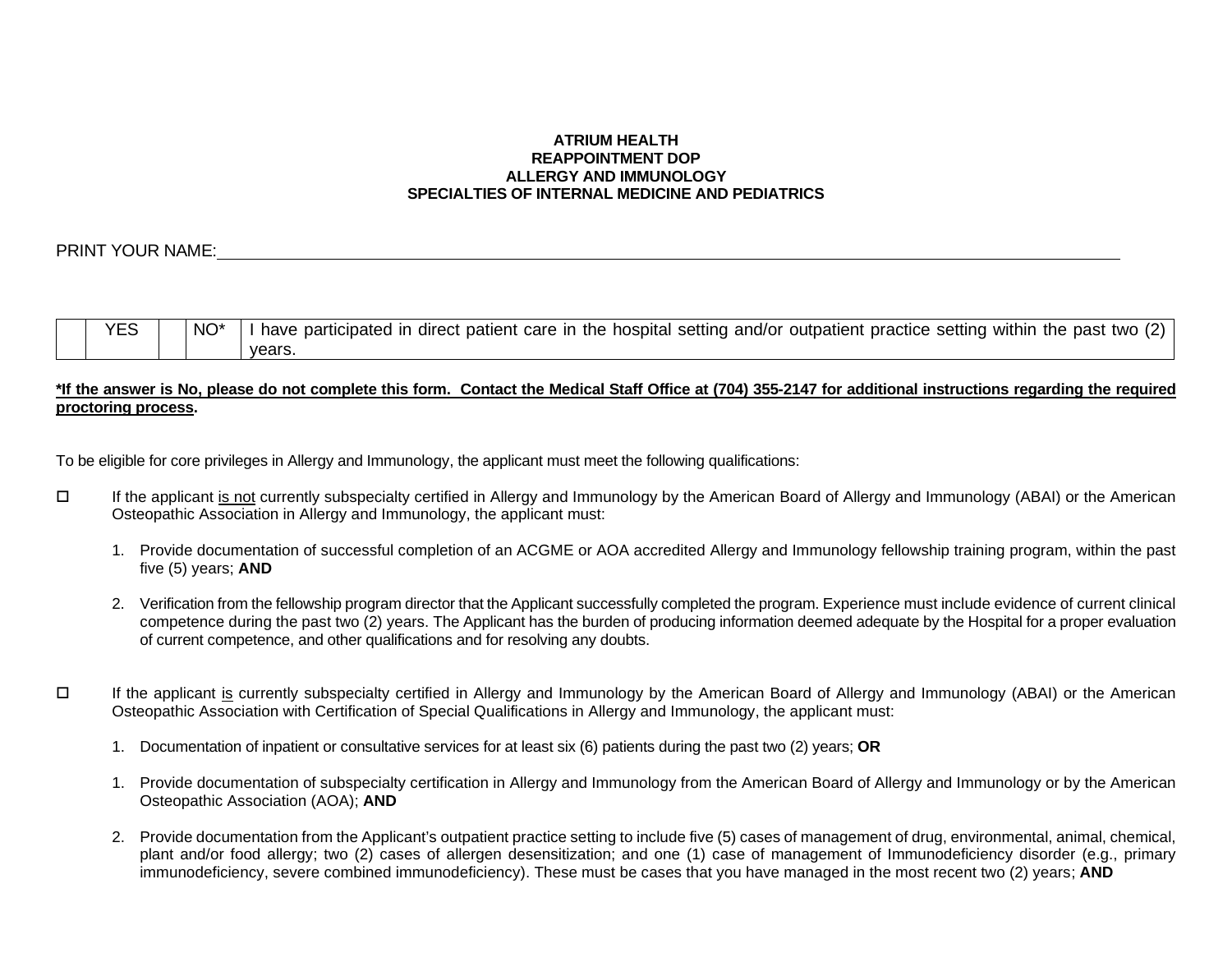3. Submission of a Peer Review Evaluation Form completed by one of the Applicant's peers that refers patients to Appointee.

NOTE 1: Physicians must apply for "CORE" privileges in order to be eligible for clinical privileges in the specialty of Allergy & Immunology at any facility within Atrium Health.

NOTE 2: "CORE" privileges cannot be amended or altered in any way.

NOTE 3: Please note that the exercise of certain privileges enumerated herein is necessarily limited by the operational, and resource constraints of the facility. All procedures must be performed within a clinical setting with the capabilities and organizational structure required to provide appropriate support.

Please check appropriate blocks when applying for privileges:

| <b>CMC</b> | <b>PVL</b> | <b>UNV</b> | <b>CR</b> | <b>LIN</b> | <b>CAB</b> | <b>UNN</b> | <b>STN</b> | <b>ANS</b> | <b>CLV</b> |        | ALLERGY AND IMMUNOLOGY CORE PRIVILEGES                                                                                                                                     |
|------------|------------|------------|-----------|------------|------------|------------|------------|------------|------------|--------|----------------------------------------------------------------------------------------------------------------------------------------------------------------------------|
|            |            |            | N/A       |            |            |            |            |            | N/A        | CALL-1 | Privileges to evaluate, diagnose, and manage patients of all<br>ages presenting with conditions or disorders involving the<br>immune system, both acquired and congenital. |

NOTE: Privileges include but are not limited to: asthma, anaphylaxis, rhinitis, eczema, urticaria, and adverse reactions to drugs, foods, and insect stings as well as immune deficiency diseases (both acquired and congenital), defects in host defense, and problems related to autoimmune disease, organ transplantation or malignancies of the immune system. Privileges also include allergy testing and desensitization.

These core privileges do not include any of the special procedures listed below.

### Maintenance Criteria for Continued Privileges:

- 1. In order to be eligible for reappointment the Appointee shall demonstrate current clinical competence by providing documentation of three (3) inpatient consultations within the most recent two (2) years; **AND**
- 2. Submission of a Peer Review Evaluation Form completed by one of the Appointee's peers that refers patients to Appointee;

# **OR**

- 1. Provide documentation from the Appointee's outpatient practice setting to include five (5) cases of management of drug, environmental, animal, chemical, plant and/or food allergy; two (2) cases of allergen desensitization; and one (1) case of management of Immunodeficiency disorder (e.g., primary immunodeficiency, severe combined immunodeficiency). These must be cases that you have managed in the most recent two (2) years; **AND**
- 2. Submission of a Peer Review Evaluation Form completed by one of the Appointee's peers that refers patients to Appointee.